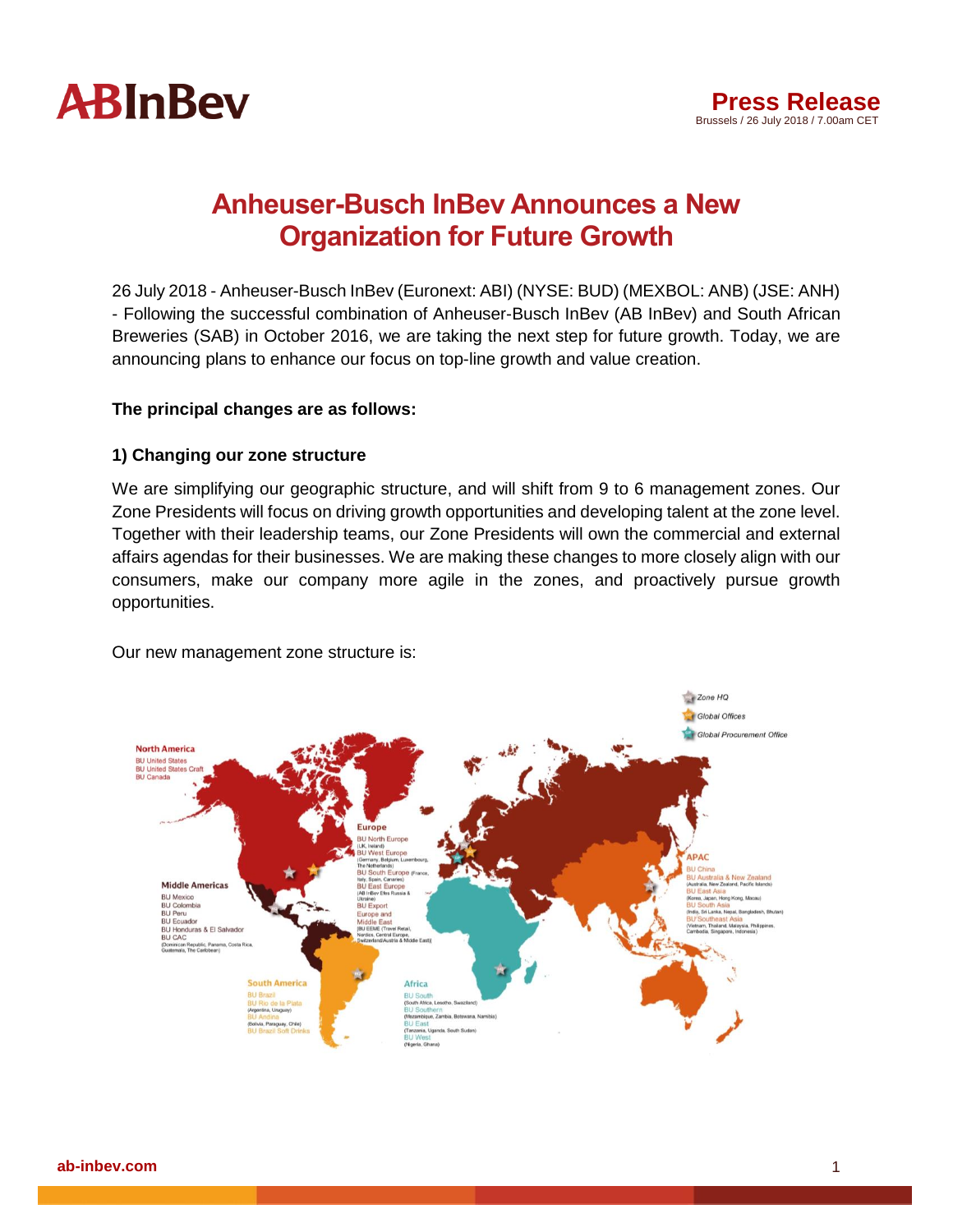



#### **The key changes are:**

- The new **Middle Americas zone** will combine the current COPEC and Middle Americas zones and the BU Central America and Caribbean, with headquarters in Mexico City.
- The new **South America zone** will combine the current Latin America South zone and the BU Brazil, with headquarters in Sao Paulo.
- The new **APAC zone** will combine the current Asia Pacific North and Asia Pacific South zones, with headquarters in Shanghai.

All changes will be reflected in our financial statements as of 1 January 2019; Europe and Africa will continue to be reported as a combined **EMEA** region.

#### **2) Anticipating future market and consumer needs**

To further our objective of anticipating market and consumer trends, we will bring Marketing and ZX Ventures under a common global lead, which will allow us to adopt ZX Ventures' innovative approach more broadly. ZX Ventures will maintain its current independence in order to remain ahead of the curve, stay agile and invest in new products and experiences to address emerging consumer needs.

#### **3) Capturing growth opportunities**

We will create two new senior leadership positions to capture organic growth opportunities within our existing business. These two positions will report to the CEO and will bring focus to these areas at the leadership table.

- **Lucas Herscovici,** currently Global Marketing VP of Strategic Functions, will become **Chief Non-Alcohol Beverages Officer**. He will focus on accelerating growth in our existing non-alcohol business, which represents more than 10% of our current volumes.
- **Pablo Panizza,** currently BU President for BU Rio de la Plata, will become **Chief Owned-Retail Officer**. He will focus on managing our existing owned-retail business, including shaping its strategy, coordinating cross-market initiatives and sharing best practices.

#### **4) Changes to our leadership team**

To reflect our new zone structure and enhanced focus on top-line growth and value creation, we are also announcing changes to the CEO's leadership team. Key changes to the leadership team are highlighted below: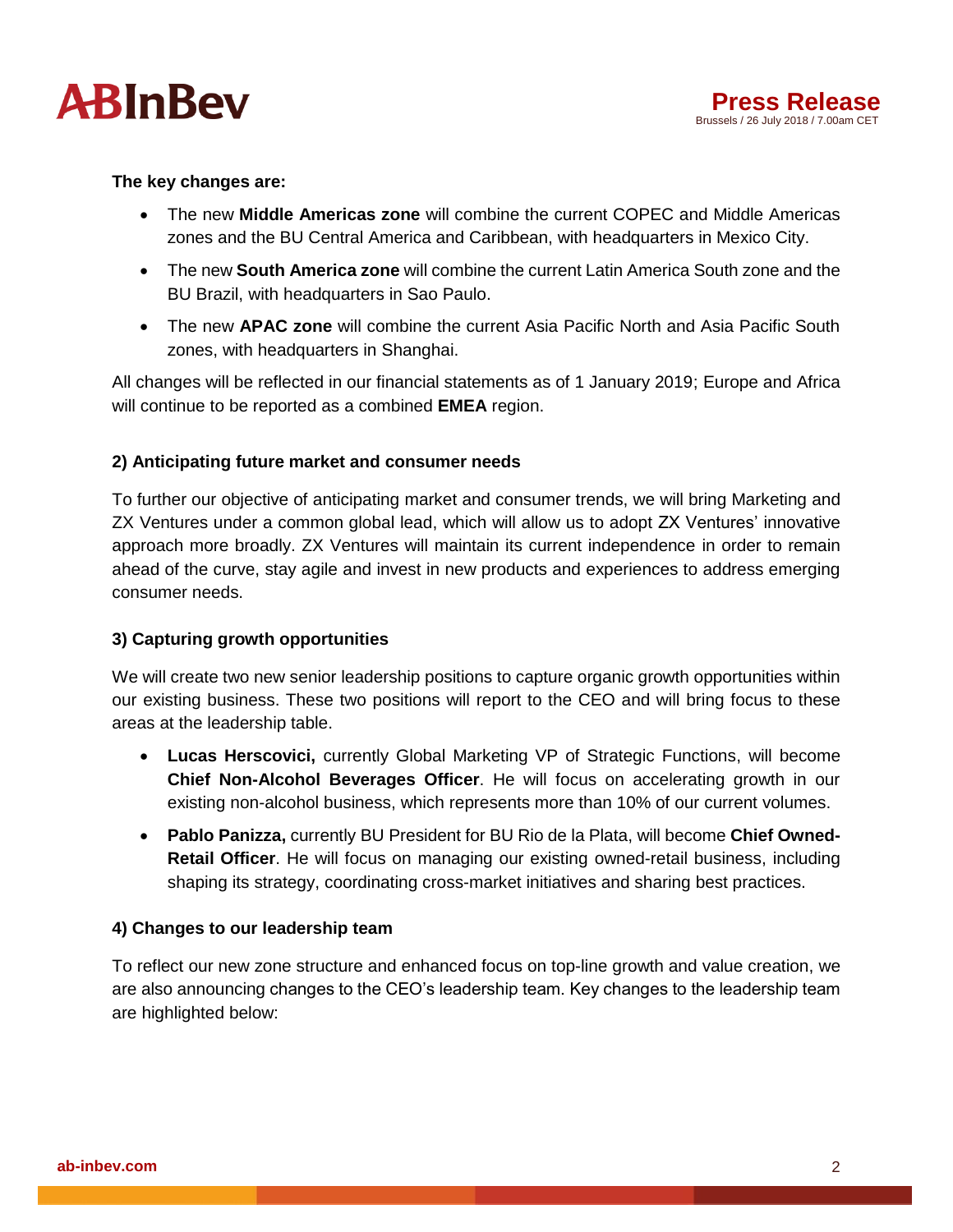



**Bernardo Paiva**, currently Zone President Latin America North, will become Zone President for South America.

**Carlos Lisboa**, currently Zone President Latin America South, will become Zone President for Middle Americas.

**Jason Warner**, currently BU President Northern Europe, will become Zone President for Europe.

**Ricardo Moreira**, currently Zone President COPEC, will become Zone President for Africa.

**Jan Craps,** currently Zone President Asia Pacific South, will become Zone President for APAC.

**Ricardo Tadeu**, currently Zone President Africa, will become Chief Sales Officer. I would like to thank **David Almeida** for taking on this additional responsibility on an interim basis over the past year.

Pedro Earp, currently Chief Disruptive Growth Officer, will now hold the dual role of Chief Marketing and ZX Ventures Officer. ZX Ventures will continue to be independent from our core business under the leadership of **Bernardo Novick**, currently VP Client Services Latin America North.

**Miguel Patricio**, currently Chief Marketing Officer, will become Chief Special Global Projects - Marketing, reporting to Carlos Brito.

**Jean Jereissati**, currently Zone President Asia Pacific North, will take on a new role that will be announced in the coming weeks.

**Stuart MacFarlane**, currently Zone President for Europe, has decided to leave our company to pursue other interests, effective 1 May 2019. Stuart started with us in 1992 and leaves a tremendous legacy. He demonstrated relentless commitment to our people in growing our talent pipeline and to our business, by driving strong results for Europe. We thank Stuart for his many contributions to our company's success and wish him the best for his future.

In order to enable the zones and business units to focus on top-line growth and increase execution agility, effective as from 1 January 2019, the Executive Board of Management (EBM) will evolve into an Executive Committee (ExCom). The ExCom members will be Chief Executive Officer – **Carlos Brito**, Chief Financial and Solutions Officer – **Felipe Dutra**, Chief External Affairs and Strategy Officer – **David Kamenetzky** and General Counsel and Company Secretary – **John Blood**.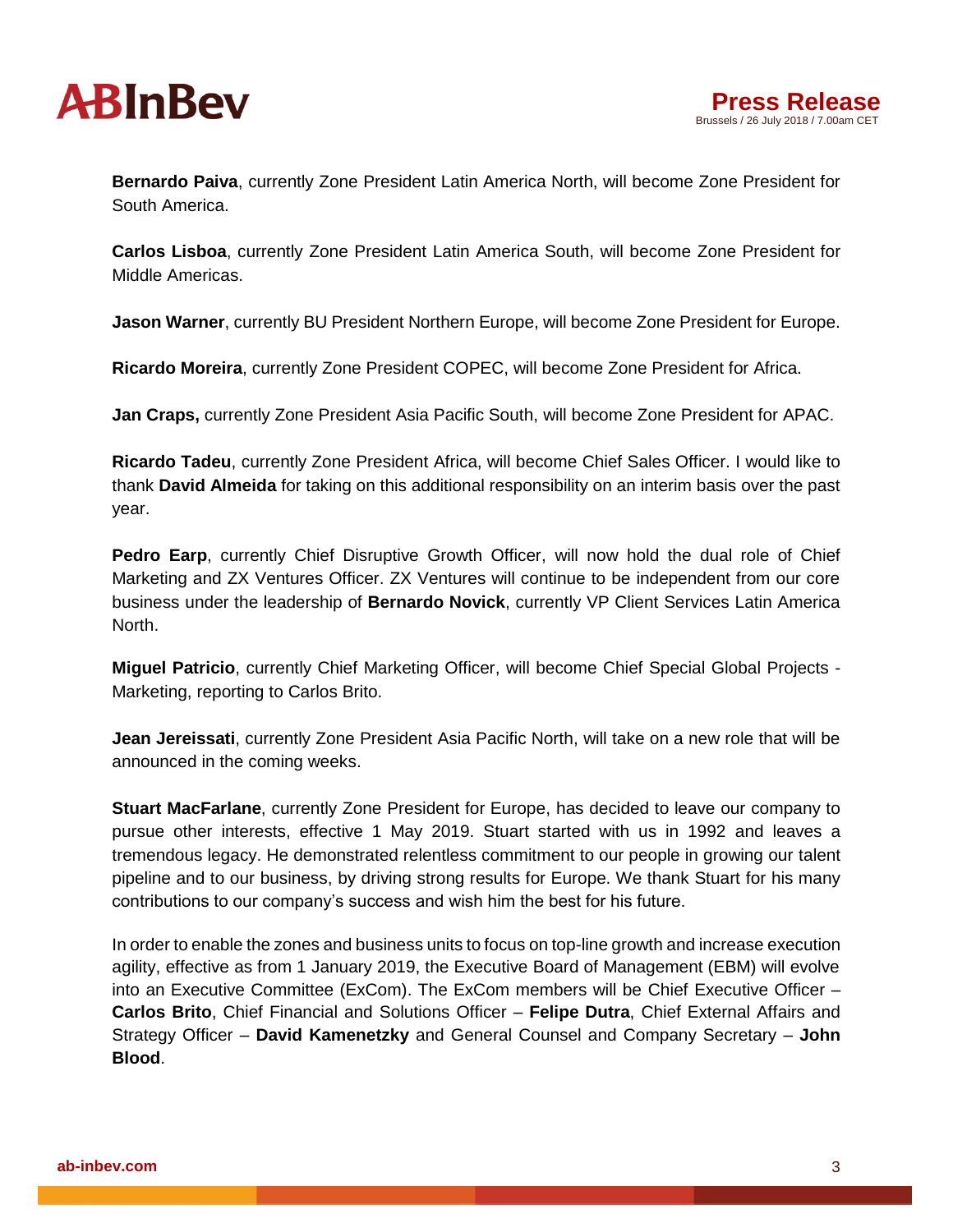

The ExCom will work with the Board on matters such as corporate governance, general management of our company and the implementation of corporate strategy as defined by our Board.

The Senior Leadership Team (SLT) will drive the commercial and operational agenda. The SLT will be made up of the members of the ExCom, all other functional Chiefs and Zone Presidents and will continue to report to Carlos Brito.

#### **In Summary**

These changes will become effective on 1 January 2019. All changes will be implemented with due respect for applicable legal, regulatory and works council considerations, as well as consultation requirements.

We will use the coming months to guarantee a smooth transition into the new structure and ensure continuity for the future. We continue to be focused on delivering top-line growth, creating new occasions and expanding the beer category. We believe that by implementing these changes, we will be better equipped to accelerate growth and be more responsive to our consumers and customers to bring them an even better experience.

## **ANHEUSER-BUSCH INBEV CONTACTS**

**Pablo Jimenez** Tel: +1 212 573 9289 E-mail: pablo.jimenez@ab-inbev.com

**Aimee Baxter** Tel: +1 718 650 4003 E-mail: [aimee.baxter@ab-inbev.com](mailto:aimee.baxter@ab-inbev.com)

**Ingvild Van Lysebetten** Tel: +32 16 276 823 E-mail: ingvild.vanlysebetten@ab-inbev.com

#### **Media Investors**

**Lauren Abbott** Tel: +1 212 573 9287 E-mail: [lauren.abbott@ab-inbev.com](mailto:lauren.abbott@ab-inbev.com)

**Mariusz Jamka** Tel: +32 16 276 888 E-mail: mariusz.jamka@ab-inbev.com